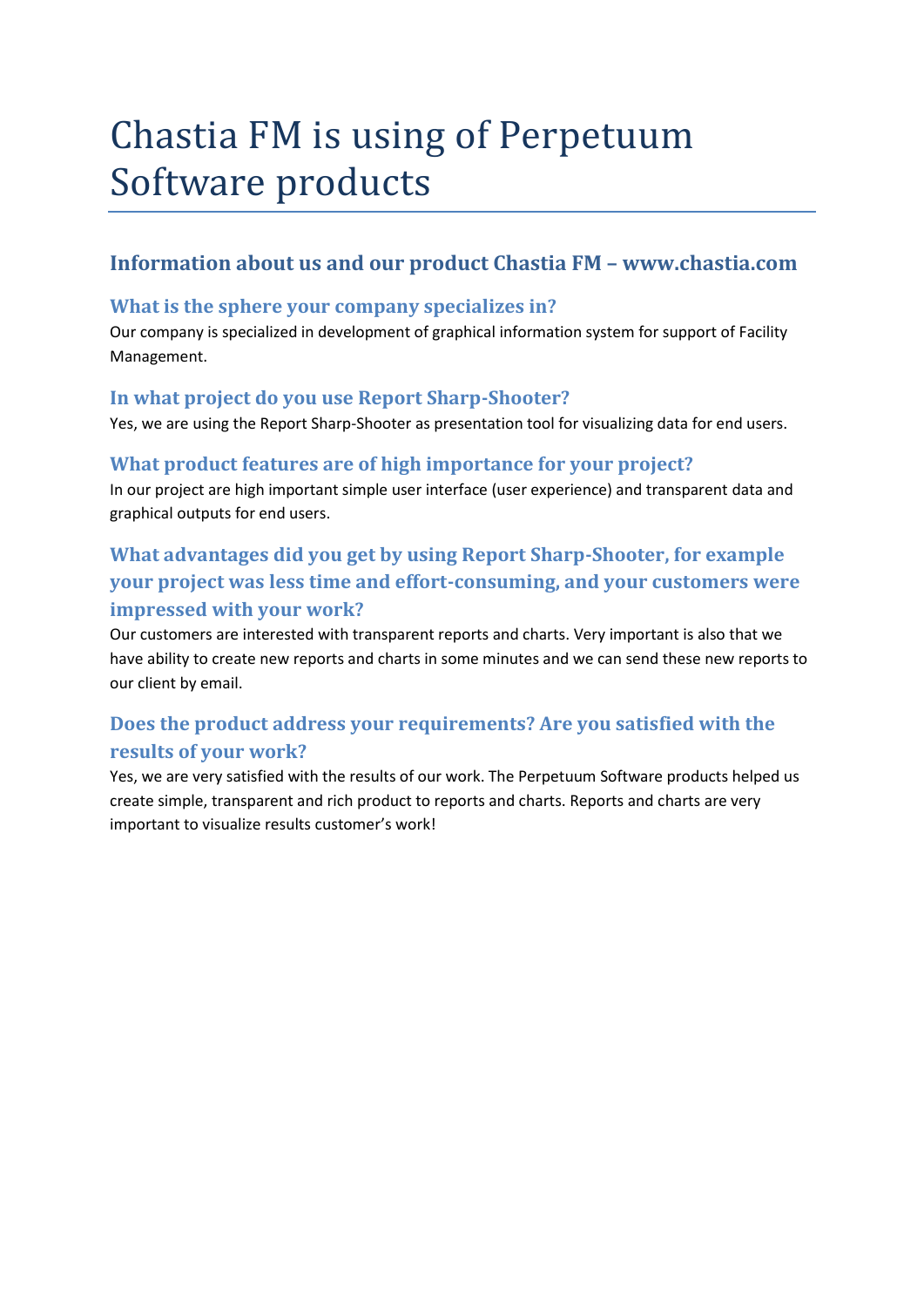## **Chastia FM success story**

Chastia FM is the first Slovak comprehensive graphical-database software system for the support of property administration (**Facility Management**).



### **www.chastia.com**

Our software solves registration of property, administration of project, operational, and other documentation, automation of creating new contracts and invoices for administration activities and renting relations, allocations of expenses for energy and services, energy management of buildings (ground large territories), maintenance of spaces and facilities, etc.

Our customers are property administrators in all fields of activity, heat producers, housing associations and housing companies, administrative buildings, industrial enterprises.

Is also designed for:

- hotels,
- real estate agencies,
- hospitals,
- banks,
- insurance companies,
- Anyone who needs to administrative any property.

To success our software also helps Perpetuum Software with .NET ModelKit suite, mainly with Report Sharp-Shooter and Chart ModelKit. We were looking-for good, smart and simple components for reporting and charting. For our most important was that .NET ModelKit is pure .NET software with small count of small assemblies and in deployment process we can simple copy assemblies to deployment directory. For our customers are most important high-quality data outputs and visualizations in reports and chart forms.

Now, we have ability to create simple, quick and smart reports and charts to our clients. We can send this reports and charts by email to our clients to realize client requirements. Report designer is very simple and especially is available for end users! This point was dominant in decision making to buying of .NET ModelKit from Perpetuum Software.

Why are reports creating in Reports Sharp-Shooter smart? Reports are smart, because we can influence an effect generation of reports by scripting in .NET languages, e.g. C# or Visual Basic .NET to change reports before reports are showing to users. Very strong feature is exporting reports and charts to many formants like PDF, XLS, XML and many more, and we can simple send this reports from our software by email.